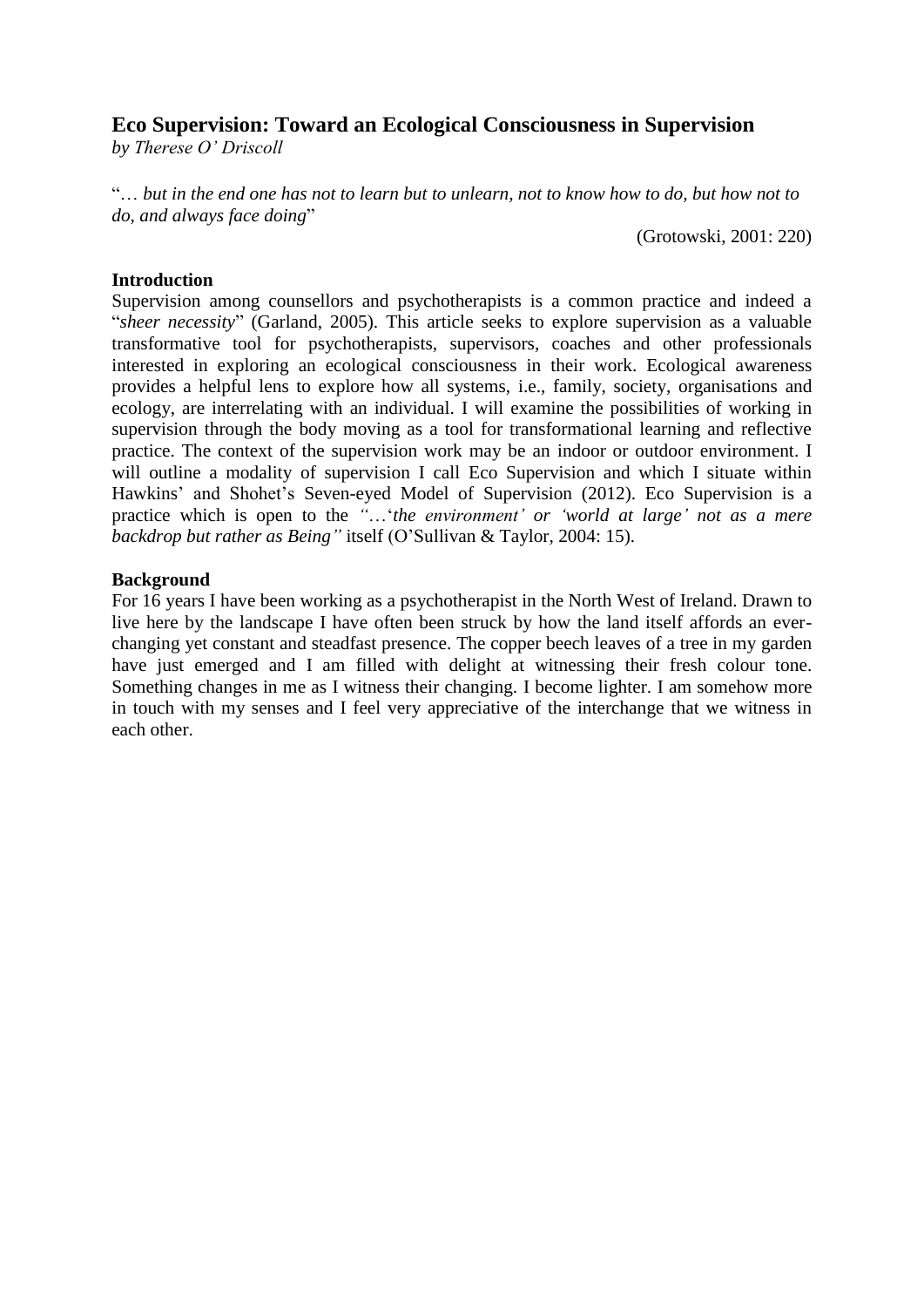

In these 16 years I have received individual supervision and group supervision on my psychotherapy work using creative, systemic and group psychoanalytical models of supervision. I take this opportunity to express my gratitude to the various supervisors who have accompanied, witnessed and challenged me in my developing practice. Most of this work has been done from the starting place of stasis – staying quietly in one position and through careful listening receiving both the supervisee, the situation they outline, and myself from this stasis. In parallel to this I practise environmental movement work. This is the embodied study of patterns of movement that offer each person the experience of feeling part of or belonging to a wider system – "*the study of 'constellation'"* (Move into Life, n.d.). The sequencing of our daily life movement, i.e., our gestures, position, standing, walking, sitting, getting up, lying down, is a dynamic language and process we can examine and explore through this practice. Applied in psychotherapy and supervision this way of working can offer a lens to explore the language the psychoanalyst Bion spoke of when he suggested a broad definition of language, to include behaviours of which it is sometimes said that "*actions speak louder than words*" (Bion, 1970: 125). Convinced of the equal value of this experiencing self alongside the value offered to the verbalising self (Stern, 1985), I have been incorporating this work into my psychotherapy and supervision practice for some years now.

### **Position/transition**

When I am studying or thinking through something my tendency is to walk and move around, interspersed by sitting and stopping. Things become clearer to me if I can get up and walk or move my body in some way.

Move into Life work is a practice of movement devised by Dr. Sandra Reeve, a movement psychotherapist, teacher and artist. Her work draws on the source of Amerta Movement, an approach inspired by Suprapto Suryodarmo's (Prapto) Indonesian cultural roots, Buddhist background and years of exploring and witnessing children move through play in the natural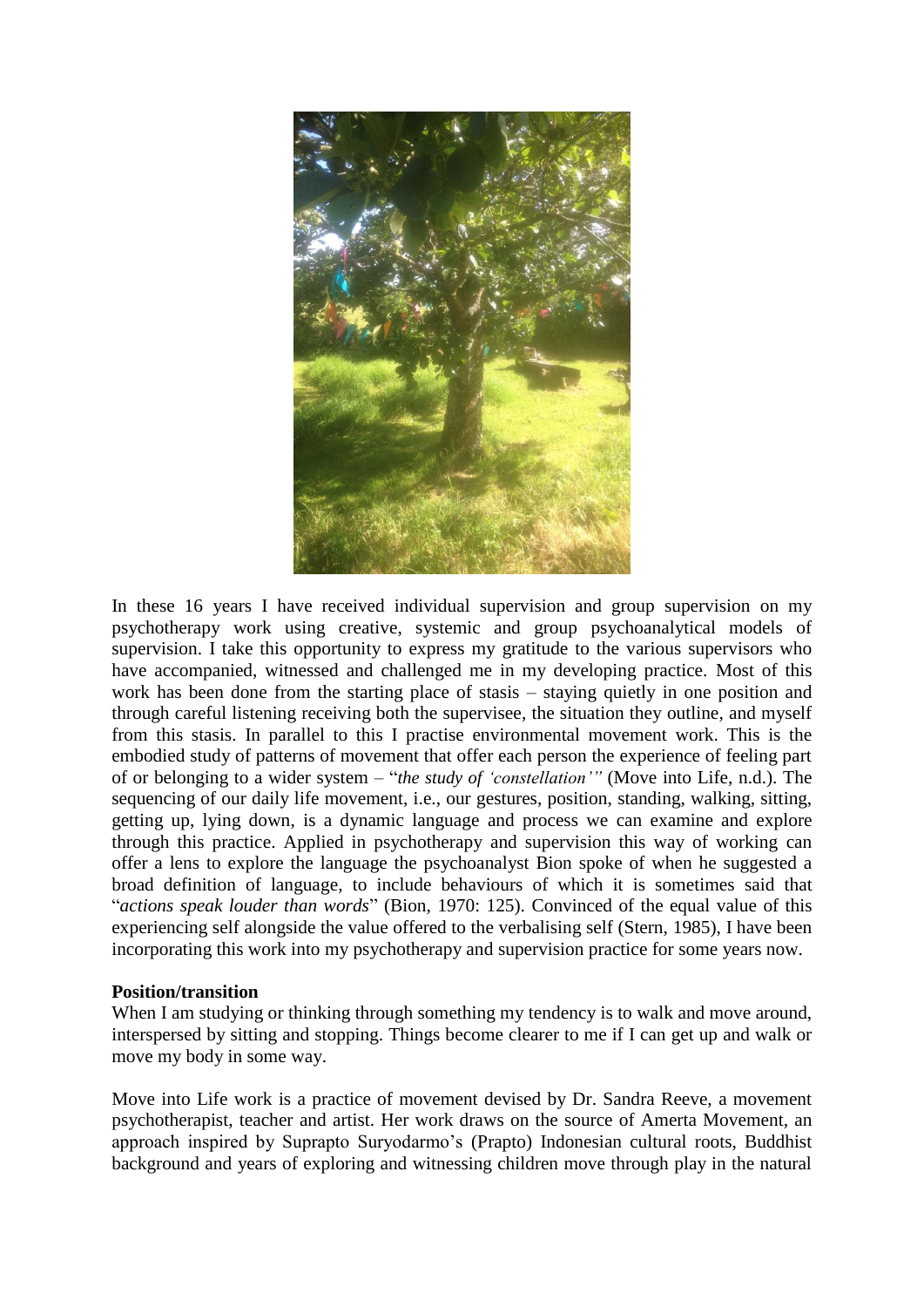world. Move into Life foregrounds presence, an openness to changing patterns and habits and also an intention to stimulate potential new growth in the mover and in the community of movers among whom she or he is moving (Reeve, 2015).

A basic principle or dynamic of Move into Life work is that of staying/going or, as Reeve calls it, position/transition. Staying, or position, is often associated with stillness. Going, or transition, is associated with travelling. Both are part of our daily life movement but often position is given value as the place of stillness and a good starting point for concentration, meditation and many practices such as psychotherapy, supervision, yoga and the like. In Move into Life practice, movement is afforded equal value and is seen as the starting point. Reeve's doctoral research passes through a historical review of ways of seeing a body (body as object, body as subject, the phenomenological body, the cultural body, to name but a few) and arrives at the notion of an Ecological Body (Move into Life, n.d.). She says *"The ecological body as a lens takes movement as the basic default, with 'stillness' or 'stopping' as pauses in the line of movement"* (Reeve, 2011: 48). In visual terms this may look like the following, where "O" is position or staying and "....." is transition or going.

| Position:               |  |  |
|-------------------------|--|--|
| Transition <sup>.</sup> |  |  |

### **Supervision**

In defining supervision, Robin Shohet says *"That's the purpose of supervision; it's a 'respectful interruption' of our work to set up reflective dialogues....Reflection is the discipline of wondering about.…what if"* (2011: 22).

I have been supervising for some years, largely in the professional context of psychotherapy but also for others in the caring professions. I have learnt the skill of supervision by starting from stopping or position as I outline above. I value this way of working. It can introduce leisure. It allows time and space to explore the relationship between the supervisee and supervisor and to consider the wider organisational and systemic issues that may be at play.Yet my own reflections on supervision lead me to wonder about the necessity to always start from the place of stopping and to always work indoors. What if I were to do something different? Would the learning be the same? Different? More or less revealing?

Hawkins' and Shohet's Seven-eyed Model of Supervision (2012: 86), devised over 25 years ago, has been developing and widening over the years. It is both relational and systemic and places emphasis on the process of relationship between all parties concerned, the client, therapist/supervisee, supervisor and their embeddedness in the organisations, agencies within which they move and work. The 'seven eyes' are seven ways of looking at two interlocking systems or matrices:

- *The client – supervisee matrix*
- *The supervisee – supervisor matrix*

(Hawkins & Shohet, 2012: 86)

However in writing of supervision they say *"We strongly agree that supervision should not be reduced to the human and material realms, but should also be open to the 'more than human world' (Abrams, 1996)"* (Hawkins & Shohet, 2012: 110).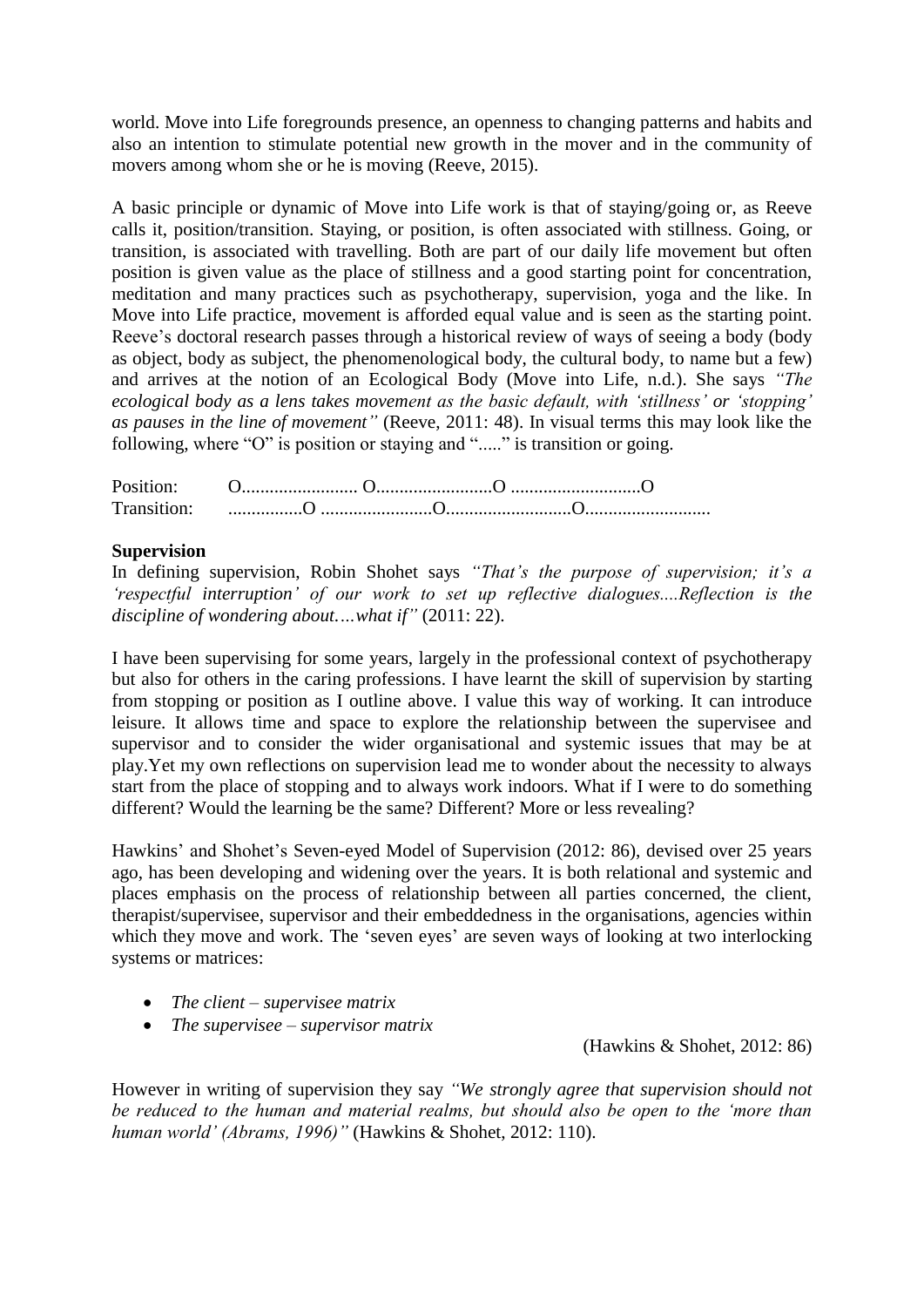What happens then if I examine supervision through the body moving rather than the body in stasis? Movement is a threshold between my mind and my doing and therefore offers rich material to explore how I go about things. What if I supervise in the outdoors as well as the indoors and explore the supervisee – supervisor – environment matrix as well? What if I work in a way that:

*…situates us within a journey, re-entering the world we are acting on and opening up ourselves at the deepest levels to learning – the transformation of our fundamental assumptions and beliefs about ourselves and our relationship to our environment*.

(O'Sullivan & Taylor, 2004: 2)

Environmental movement enables us to explore our habitual lenses, our mindsets in dialogue with all around us, and to discover ways to change them. Might I then be moving towards an ecological consciousness in supervision?

This practice of Eco Supervision I define as embodied, embedded, emergence. *Embodied:* working with the body through movement, a dynamic integration of mind, body, feeling and spirit in motion, a series of moments, a process, a be-coming in time. *Embedded:* situating the moving body at the threshold of the internal or external place (environment) in order to stimulate awareness of the interplay between body and place/time and space. *Emergence:* the unfolding, evolving, process in motion of new understanding for both supervisee and supervisor.

### **Embodied**

Supervisees come to supervision to try to make meaning of their experiences, perhaps to speak the unspeakable, or maybe to try to articulate what is not yet known to them but somehow hinted at in their work.

The articulation we use in supervision is usually the language of words or, in the creative approaches, symbols, art and/or metaphors, movement or dance. While speaking is a physical act and therefore embodied, rarely is the whole body engaged in our articulation in supervision. In Eco Supervision there is the openness to work with the whole body through movement rather than from stasis. This then is a dynamic approach that looks not just at gesture or position but at the whole dynamic of mind, body, feeling and spirit – all in movement. It is like the difference between taking a photograph of someone and taking a video clip of someone. One represents a moment in time, a snapshot of be-ing as it were; the other represents a series of moments, a process, a be-coming in time. Eco Supervision engages the whole body of both supervisee and supervisor to investigate *"how to make one's own three-dimensional bodily experience more conscious as a container for receiving the transference, projective identification, and countertransference more fully*" (Bloom, 2006: 39). Our bodies become a very valuable tool to receive and listen to what is going on in supervision.

## **Embedded**

This is an important link to Mode Seven of the Seven-eyed Model of Supervision which *"views the work of supervision as 'nested' in increasing wider systemic levels*" (Hawkins & Shohet, 2012: 105) and to an ecological consciousness which sees us as in dialogue with 'other' in our surroundings as well as with 'other' in human terms. Supervision is relational but usually human-centred. Embeddedness brings us into contact with the rest of nature that *"shapes our development alongside and with human relationships*" (Rust, 2012: 62).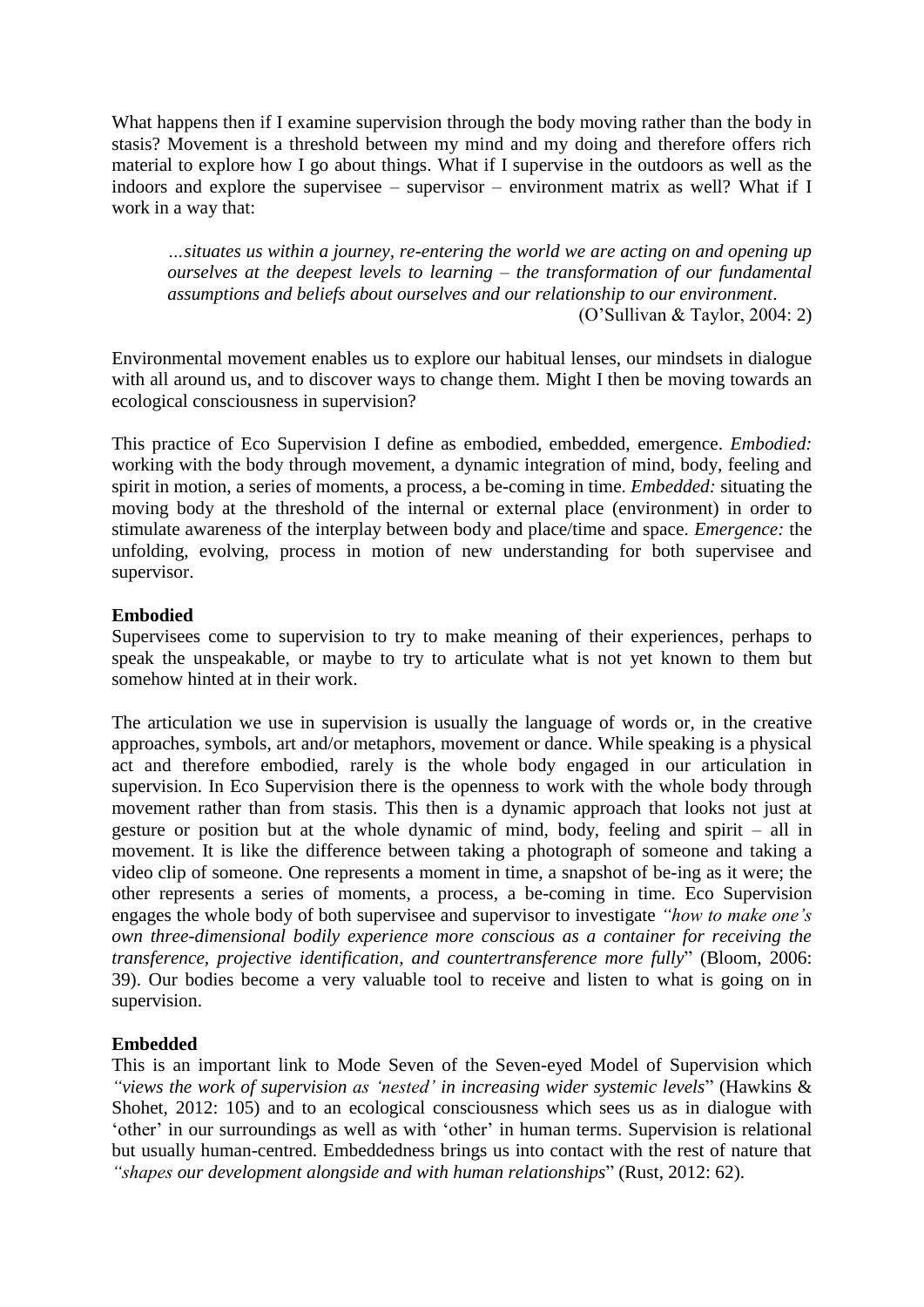Supervision is about generating fresh perspectives on the material brought to supervision "*or at least the possibility of a new response to the familiar perspective"* (Chesner & Zografou, 2014: 18). Working actively with the context within which supervision is held, be that an indoor or an outdoor place, enables us to work with perspective in a creative and imaginative way that may offer surprising insight to the work. Our relationship with place is very important. "*There is power in place, in the environs we find ourselves and how they impact who we are and how we respond*" (Rust, 2012: 62). For many the relationship with nature, with animals, with the wind, the rain and the sun is constrained when one comes into a room that is neat, pristine, warm and cosy. Eco Supervision in working outdoors, or with place, as though it were living, animate and not just a backdrop to the human to human relationship, allows for new voices and faces to emerge in the supervisory relationship and for fresh perspectives to be afforded to the work.

## **Emergence**

Finally, Eco Supervision works with emergence. Receptive to what is arising in the supervision, emergence is a stepping away from the old, a letting go and a movement towards the new or the hitherto unknown *"letting go to let come*" (Scharmer & Kaufer, 2013: 29). It is an openness to stay with the not-yet-known and therefore uncertain, until the new arises, without allowing the supervision to descend into chaos. Gardening is a good way to practice emergence. Sometimes in spite of all our plans, the garden has other seeds, weeds and plans to reveal its own organic nature. Staying with this dynamic of process can be difficult for both supervisee and supervisor. But it is the key to transformative learning and to creativity. *"Creativity is the making, the bringing into being of something new"* (Chesner & Zografou, 2014: 30).



At a recent Ecological Body workshop held in Sligo, this making new through movement in dialogue with landscape was beautifully illustrated by the ever-changing installations (see photo above) and expansive body movements created by participants.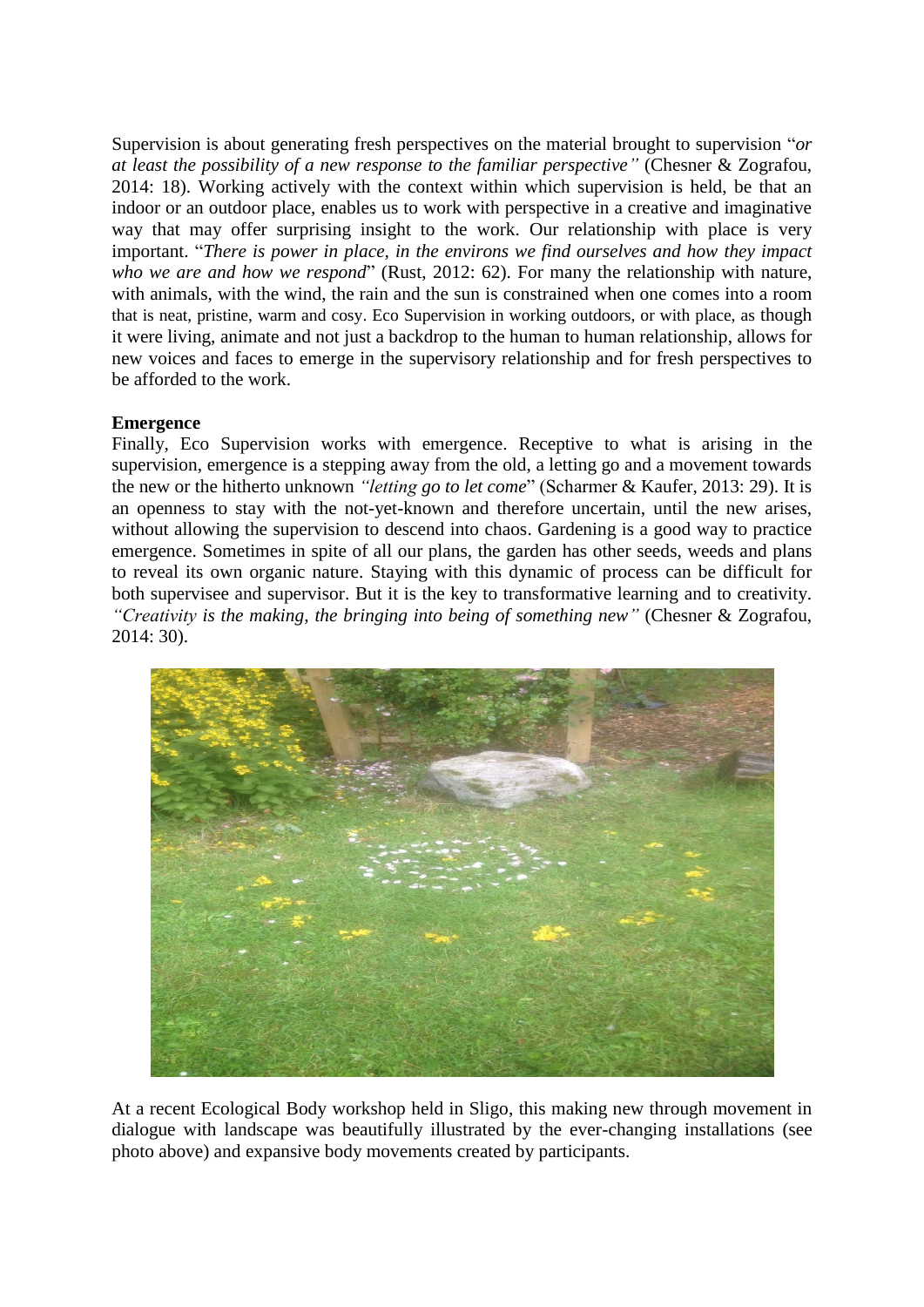### **Research**

Hawkins and Shohet recognise the need for research in the area of supervision: "*There is still a need for more rigorous research that is outcome based"* (Hawkins & Shohet, 2012: 83).

In seeking to research how I can move toward an ecological consciousness in my own work, I have situated myself in the natural surroundings of a cabin in my garden. In placing myself in an environment that is paradoxically constant yet ever changing with each day and each season, I am embedded in movement as the only constant. In recognising movement as a language and *"place hood as intrinsically linked to selfhood"* (Zapf, 2008, as cited in Holloway & Moss, 2010: 637) the *faces and voices* (my italics) of the cabin, its contents, trees, rocks, stream and other creatures can be added to the dialogue in supervision.

As experienced by a group of peer supervisees who met recently in the cabin, this openness to movement within oneself and in the environment afforded a very palpable experience of how a hailstone storm assisted our own reflections on the storming going on in the group as we grappled with how to proceed.

A supervisee, having worked with a client for a number of years felt it was now time to finish but could not pinpoint why. When we worked with this through movement and in dialogue with the environment, the supervisee placed herself beside the log stove to indicate where she felt the relationship had moved to. This movement to the fire enabled her to see clearly that she and her client had become too familiar. The cabin surroundings afforded a valuable reflection back to the supervisee of a tendency to lose sight of the therapeutic space and distance needed to be able to see and experience her client clearly. Paradoxically, in moving, she realised it was necessary to stay further with this client and work through the parallel process that went on between herself and her client.

In working with a group of eight supervisees in the outdoors while studying for my Masters in Supervisory Practice in 2014, a supervisee presented her dilemma with her client purely though movement. Her presentation was clear, embodied and remarkably easy for those of us witnessing to understand. She suddenly developed a blinding headache in the midst of this session. Later she described becoming aware that this headache was a parallel process for her client in the situation he now finds himself. This was a powerful somatic response by the supervisee and offered a very embodied and clear example of what Hawkins and Shohet describe in Mode Four of the Seven-eyed Model as "*projected material of the client's that the supervisee has taken in somatically, psychically or mentally*" (2012: 96).

### **Transformative learning**

Engaging the whole body in supervision, articulating our being in a three-dimensional and non-verbal way, and engaging in dialogue with the space or environment in which we find ourselves has, I suggest, much to offer. Dr. Jack Finnegan, author, supervisor and lecturer, describes the work of

*deep transformation [that needs] a new understanding of language and communication as dialogic, i.e., invested with prior meanings and future possibilities that flow in an interweaving variety of channels; auditory, visual, kinetic, proprioceptive, relational and world impacted.*

(Finnegan, 2013)

He outlines five particular characteristics in the dialogic approach to supervision: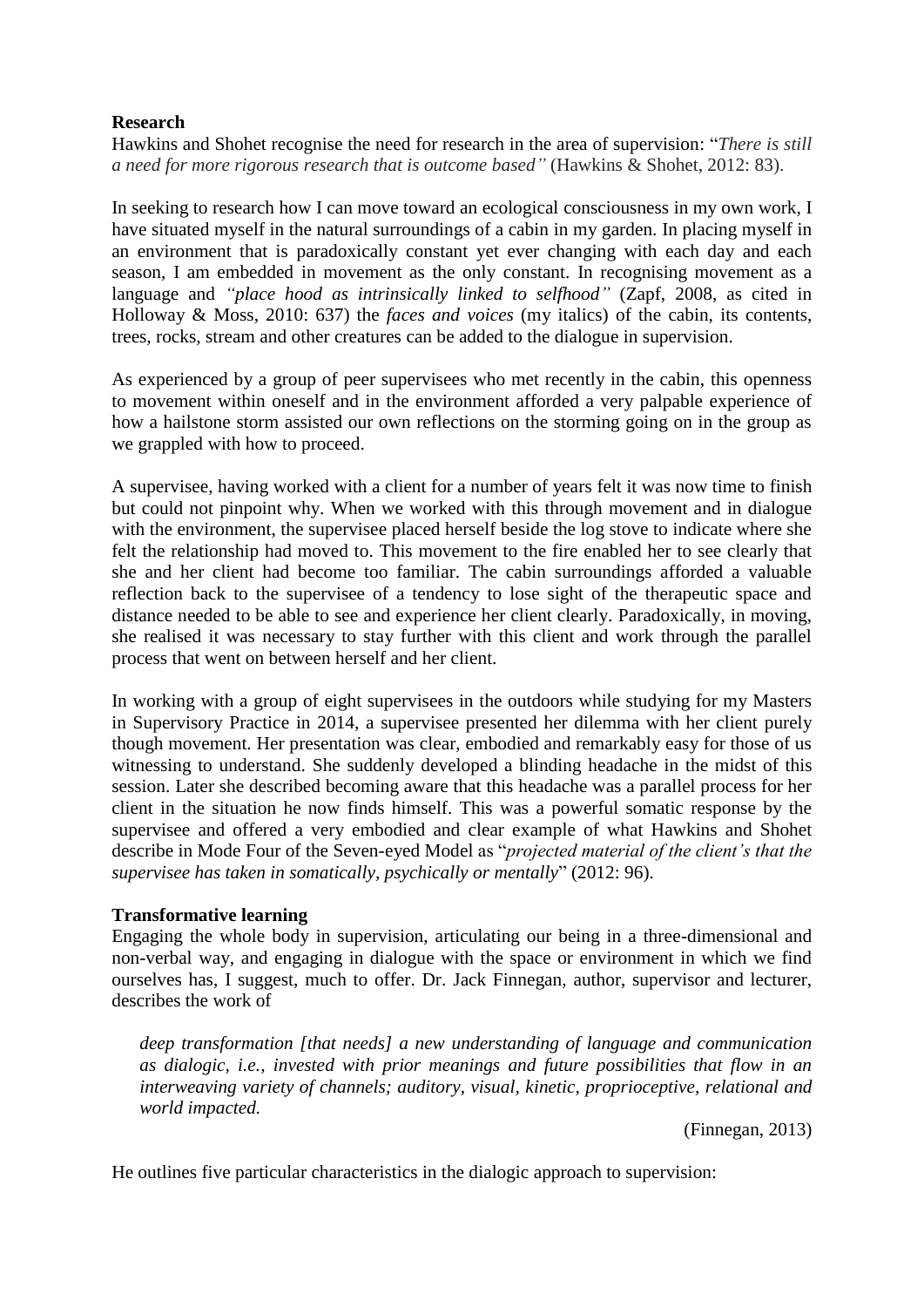- *A suspicion of prescriptive theories and a preference for a descriptive poetics.*
- *A suspicion of abstraction and a preference for a lively passion in the search for transformation.*
- *A suspicion of reductionism and a preference for a plurality that favours embodiment, coexistence, praxis and dialogue.*
- *A suspicion of conclusion and closure and a preference for a view that embraces openness, remaining alert to the implications of infinitude and eternity.*
- *An openness to laughter.*

(Finnegan, 2013)

Eco Supervision as a way of working offers an opportunity for a dialogic approach to supervision and for transformational learning. Supervision is potentially transformational when individuals change their frame of reference:

*that is, they change the complex web of assumptions, expectations, psychological characteristics, values and beliefs through which they view both themselves and the world in which they live.*

(Benefiel & Holton, 2010: 10)

Movement affords us the space to see the embodiment of the mindset or perspective. Movement in the environment elaborates the relationship of that mindset to the wider systems of which we are part and so to examine behaviours and assumptions. Supervisees alluded to this in their feedback following the movement work we did outdoors: *"I learnt other ways to look at things and express feelings....I have never done supervision outdoors….I could not believe the freedom this created yet feeling connected and grounded in what I was doing."* Another said: *"The power of the unspoken and the power of the embodied. Very holding, very containing and very, very, freeing."* These comments indicate liberation from familiar lenses, habitual mind sets and usual perspectives.

### **Conclusion**

As a modality I define Eco Supervision as embodied, embedded, emergence. Is it necessary that those that explore Eco Supervision move with their supervisees as I outline or indeed work in the outdoors? I do not think so. Instead I suggest the following elements are necessary. The supervisor remains open to the value of embodied knowing and recognises his or her supervisee's movement as an articulation in and of itself that is entirely meaningful. He or she seeks to give equal value to the experiencing self as to the verbalising self. Finally, and most importantly, environment and/or place is engaged with in a way that perceives it as living and as a body in flux that is in dialogue at all times with the changing bodies of both supervisee and supervisor.

**Therese O' Driscoll** SIAHIP and MASP is a psychotherapist, supervisor and movement practitioner working in Sligo. For details of her workshops and eco events she can be contacted at email: [odriscoll.therese@gmail.com](mailto:odriscoll.therese@gmail.com) or antalamh@gmail.com.

#### **References:**

Benefiel, M. & Holton, G. (2010). *The soul of supervision, integrating practice and theory.* New York: Morehouse.

Bloom, K. (2006). *The embodied self.* London: Karnac Books.